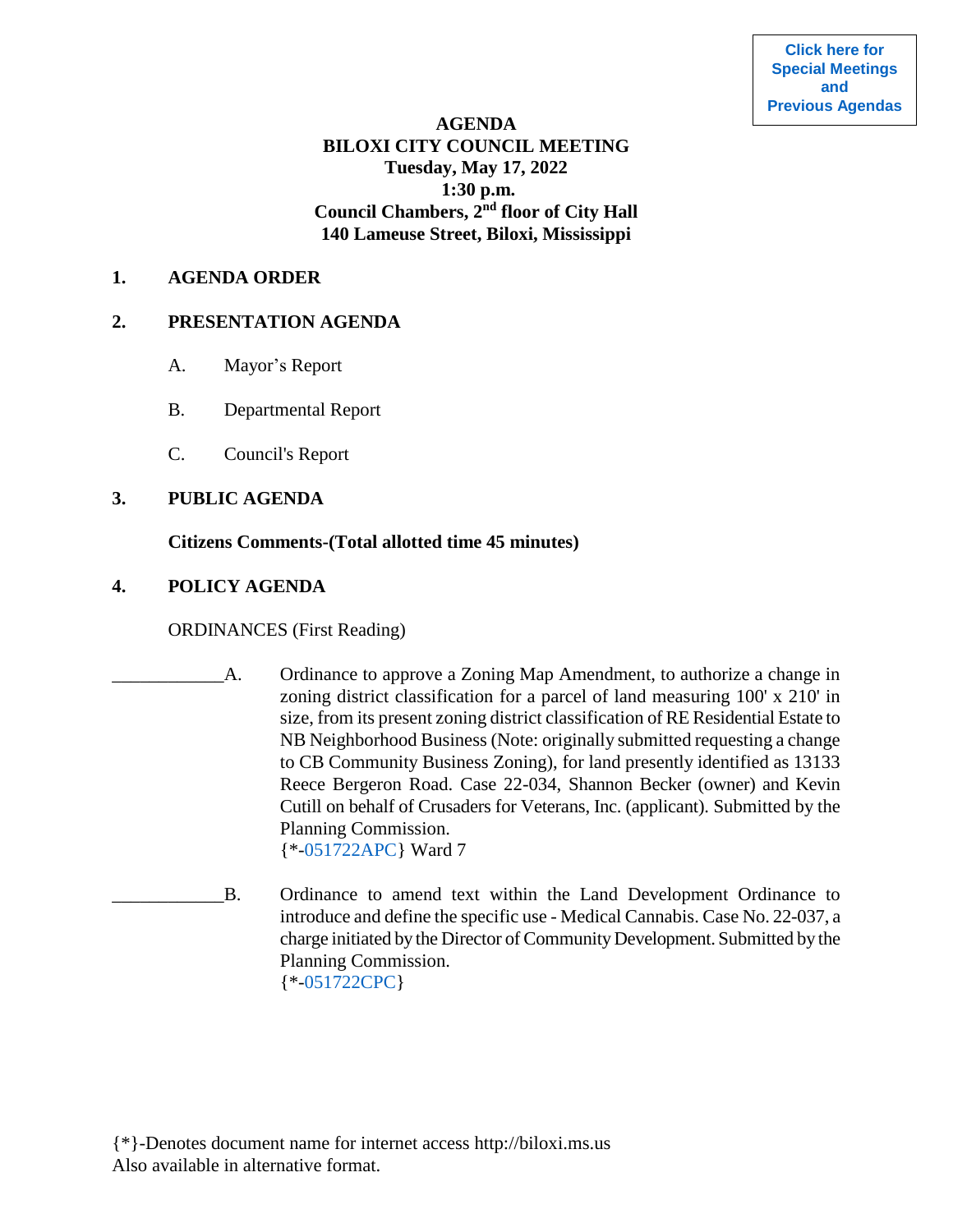# **4. POLICY AGENDA-Continued**

### RESOLUTIONS

- \_\_\_\_\_\_\_\_\_\_\_\_C. Resolution to grant Preliminary Subdivision Re-plat approval including with Cul-de-sac Street Length Variance to authorize the construction of a nine (9) lot Single-Family Residential subdivision submitted as The Reserve at Marsh Island Subdivision, for property presently identified as 745 Barrett Road (re: Tax Parcel No. 1109J-01-005.000). Case No. 22-035, San Luis Investments, LLC and Chris Fore (owners), and Machado/Patano, PLLC (applicant). Submitted by the Planning Commission. {\*[-051722BPC}](https://www.biloxi.ms.us/agendas/citycouncil/2022/051722/051722bpc.pdf) Ward 4
	- D. Resolution to deny the Zoning Map Amendment submitted to authorize a change in zoning district classification for a single parcel of land from its present zoning district classification of RS-7.5 Medium-Density Single-Family Residential to RM-10 Low-Density Multi-Family Residential, for land identified as 1611 Glenn Swetman Street. Case No. 22-038, Heidi & Dan Hoye. Submitted by the Planning Commission. {\*[-051722DPC}](https://www.biloxi.ms.us/agendas/citycouncil/2022/051722/051722dpc.pdf) Ward 1
- \_\_\_\_\_\_\_\_\_\_\_\_E. Resolution granting Conditional Use approval to authorize the establishment of a Short Term Rental upon a property situated within an RM-30 High-Density Multi-Family Residential zone and identified by municipal address 119 Saint George Avenue (formerly 1501 Avalon Street) (re: Tax Parcel No. 1310L-02-042.001). Case No. 22-040, Matthew McDonald. Submitted by the Planning Commission. {\*[-051722EPC}](https://www.biloxi.ms.us/agendas/citycouncil/2022/051722/051722epc.pdf) Ward 1
- F. Resolution granting Conditional Use approval, to authorize four existing Single-Family Residences to be utilized as Short-Term Rentals, upon three contiguous properties situated within an NB Neighborhood Business zone, and identified by municipal addresses 1683 A & B, 1685, and 1687 Irish Hill Drive (re: Tax Parcel Nos. 1210I-02-065.000, 1210I-02-066.000 & 1210I-02- 067.000). Case No. 22-041-PC, Jason & Kim Johnson. Submitted by the Planning Commission. {\*[-051722FPC}](https://www.biloxi.ms.us/agendas/citycouncil/2022/051722/051722fpc.pdf) Ward 1

## **5. CONSENT AGENDA**

A. Resolution authorizing personnel change to petty cash funds and change funds for fiscal year 2021/2022. Introduced by Mayor A.M. Gilich, Jr. {\*[-051722AADM}](https://www.biloxi.ms.us/agendas/citycouncil/2022/051722/051722aadm.pdf)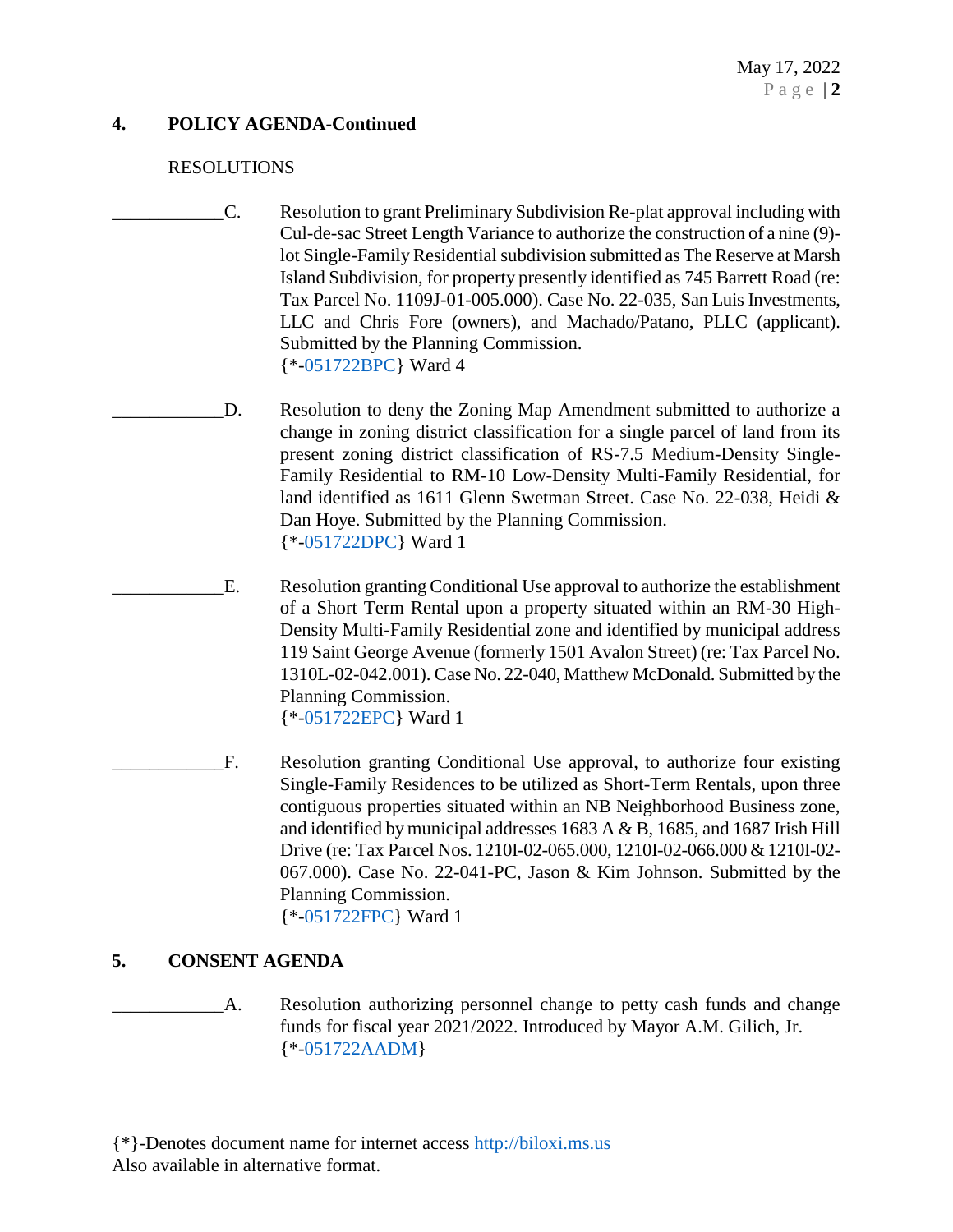- B. Resolution authorizing Overpayment Recovery Plan for Zeta projects to repay the Mississippi State Treasurer for overpayment to the City of Biloxi in the amount of \$330,307.75 and accept FEMA reimbursements in the amount of \$660,615.53. Introduced by Mayor A.M. Gilich, Jr. {\*[-051722BADM}](https://www.biloxi.ms.us/agendas/citycouncil/2022/051722/051722badm.pdf)
- \_\_\_\_\_\_\_\_\_\_\_\_C. Resolution amending the Municipal Budget for Fiscal Year ending September 30, 2022, to provide sufficient funds for the Administration Department to pay the City's contractual obligations for professional services. Introduced by Mayor A.M. Gilich, Jr. {\*[-051722CADM}](https://www.biloxi.ms.us/agendas/citycouncil/2022/051722/051722cadm.pdf)
- D. Resolution continuing the declaration of a State of Emergency for Hurricane Zeta in the City of Biloxi, Mississippi, and authorizing the Mayor to do all things reasonable and necessary to protect the immediate health and safety of the City's citizens; and for related purposes. Introduced by Mayor A.M. Gilich, Jr. {\*[-051722AEXC}](https://www.biloxi.ms.us/agendas/citycouncil/2022/051722/051722aexc.pdf)
- E. Resolution authorizing financial support for the Biloxi Shrimp Festival and Blessing of the Fleet in the amount of \$2,000.00. Introduced by Mayor A.M. Gilich, Jr. {\*[-051722BEXC}](https://www.biloxi.ms.us/agendas/citycouncil/2022/051722/051722bexc.pdf)
- F. Resolution authorizing Mayor and Municipal Clerk to execute the Municipal Compliance Questionnaire. Introduced by Mayor A.M. Gilich, Jr. {\*[-051722CEXC}](https://www.biloxi.ms.us/agendas/citycouncil/2022/051722/051722cexc.pdf)

\_\_\_\_\_\_\_\_\_\_\_\_G. Resolution appointing Mississippi Municipal League 2022 Voting Delegates for the City of Biloxi. Introduced by Mayor A.M. Gilich, Jr. {\*[-051722DEXC}](https://www.biloxi.ms.us/agendas/citycouncil/2022/051722/051722dexc.pdf)

\_\_\_\_\_\_\_\_\_\_\_\_H. Resolution requesting Harrison County support in loan of senior citizen bus for use during Blessing of the Fleet. Introduced by Mayor A.M. Gilich, Jr. {\*[-051722EEXC}](https://www.biloxi.ms.us/agendas/citycouncil/2022/051722/051722eexc.pdf)

\_\_\_\_\_\_\_\_\_\_\_\_I. Resolution amending the municipal budget for fiscal year ending September 30, 2022, to recognize funds received from Harrison County and allocate said funds into the municipal budget for Capital Project No. 1024: Point Cadet Marina Improvements (West). Introduced by Mayor A.M. Gilich, Jr. {\*[-051722ACON}](https://www.biloxi.ms.us/agendas/citycouncil/2022/051722/051722acon.pdf)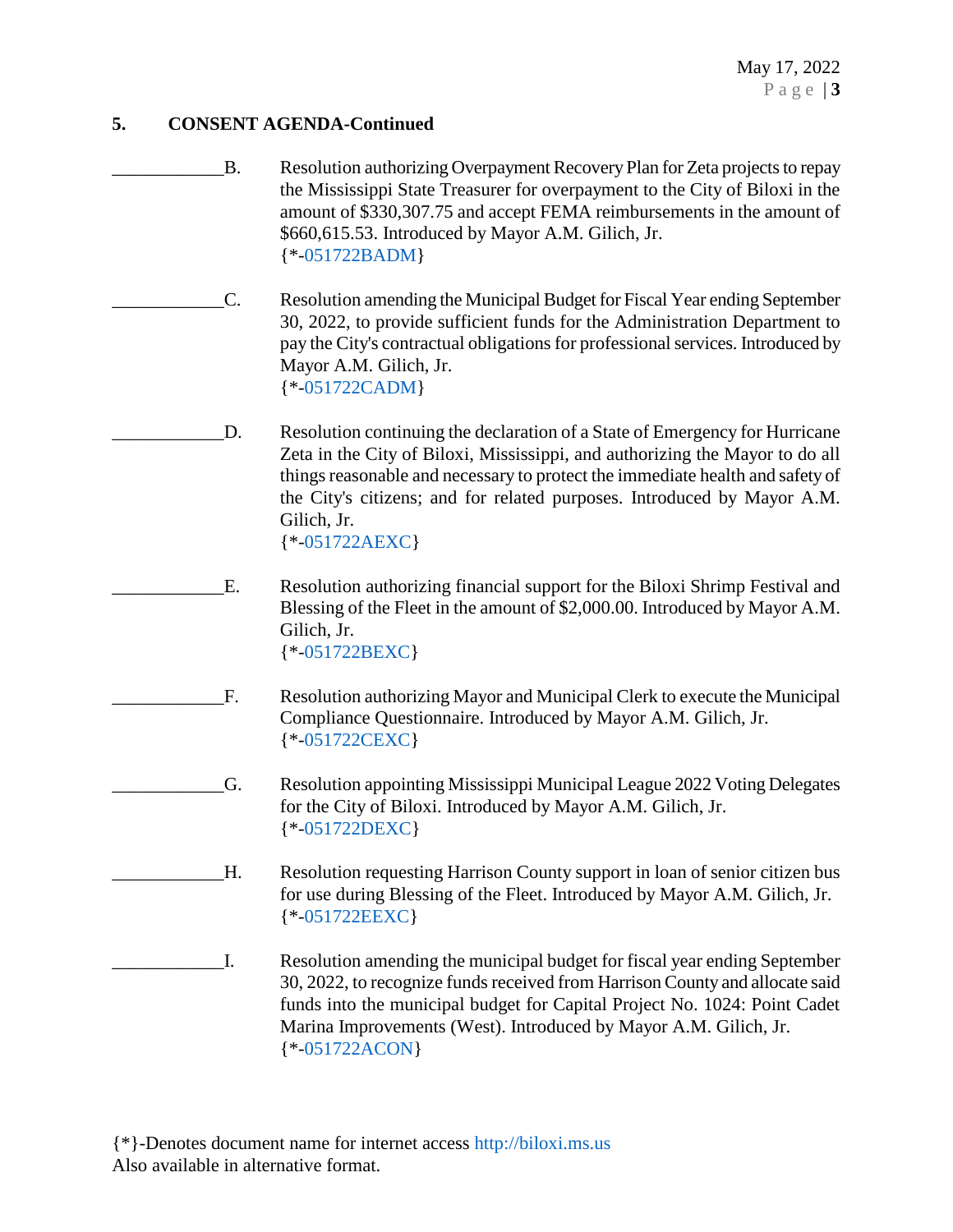May 17, 2022 P a g e | **4**

## **5. CONSENT AGENDA-Continued**

\_\_\_\_\_\_\_\_\_\_\_\_J. Resolution ratifying Sales Contract with Pileum Solutions, Inc. d/b/a Metrix Solutions, LLC for the purchase of body worn cameras and associated equipment for use by the Biloxi Police Department and authorizing additional purchases under such Sales Agreement and amending the municipal budget for fiscal year ending September 30, 2022. Introduced by Mayor A.M. Gilich, Jr.

{\*[-051722BCON}](https://www.biloxi.ms.us/agendas/citycouncil/2022/051722/051722bcon.pdf)

- \_\_\_\_\_\_\_\_\_\_\_\_K. Resolution authorizing entry into Tidelands Award Grant Agreement with the Mississippi Department of Marine Resources ("MDMR"), accepting said Grant and amending the municipal budget for fiscal year ending September 30, 2022, to recognize grant funds into the budget for Capital Project No. 1077: Hiller Park Boat Launch. Introduced by Mayor A.M. Gilich, Jr. {\*[-051722CCON}](https://www.biloxi.ms.us/agendas/citycouncil/2022/051722/051722ccon.pdf)
	- L. Resolution amending the municipal budget for fiscal year ending September 30, 2022 to recognize receipt of addition grant funds from the Mississippi Transportation Commission, by and through the Mississippi Department of Transportation ("MDOT") into the budget for Capital Project No. 1039: Main Street Crossing Upgrade. Introduced by Mayor A.M. Gilich, Jr. {\*[-051722DCON}](https://www.biloxi.ms.us/agendas/citycouncil/2022/051722/051722dcon.pdf)
		- M. Resolution authorizing submission of a Mississippi Tidelands Trust Fund Program Amended Application for FY23 to the Mississippi Department of Marine Resources, in connection with Capital Project No. 1069: Kuhn Street Boat Ramp. Introduced by Mayor A.M. Gilich, Jr. {\*[-051722ECON}](https://www.biloxi.ms.us/agendas/citycouncil/2022/051722/051722econ.pdf)
		- N. Resolution authorizing submission of a Mississippi Tidelands Trust Fund Program Application for FY23 to the Mississippi Department of Marine Resources, in connection with Capital Project No. 1056: Sediment Removal (Parker's Creek). Introduced by Mayor A.M. Gilich, Jr. {\*[-051722FCON}](https://www.biloxi.ms.us/agendas/citycouncil/2022/051722/051722fcon.pdf)
			- \_\_\_\_\_\_\_\_\_\_\_\_O. Resolution authorizing entry into Agreement with Seymour Engineering, PLLC for Capital Project No. 990: Popps Ferry Causeway Park. Introduced by Mayor A.M. Gilich, Jr. {\*[-051722GCON}](https://www.biloxi.ms.us/agendas/citycouncil/2022/051722/051722gcon.pdf)
- P. Resolution authorizing entry into Agreement regarding Bench Advertising with the Mississippi Coast Transit Authority. Introduced by Mayor A.M. Gilich, Jr. {\*[-051722HCON}](https://www.biloxi.ms.us/agendas/citycouncil/2022/051722/051722hcon.pdf)

{\*}-Denotes document name for internet access [http://biloxi.ms.us](http://biloxi.ms.us/) Also available in alternative format.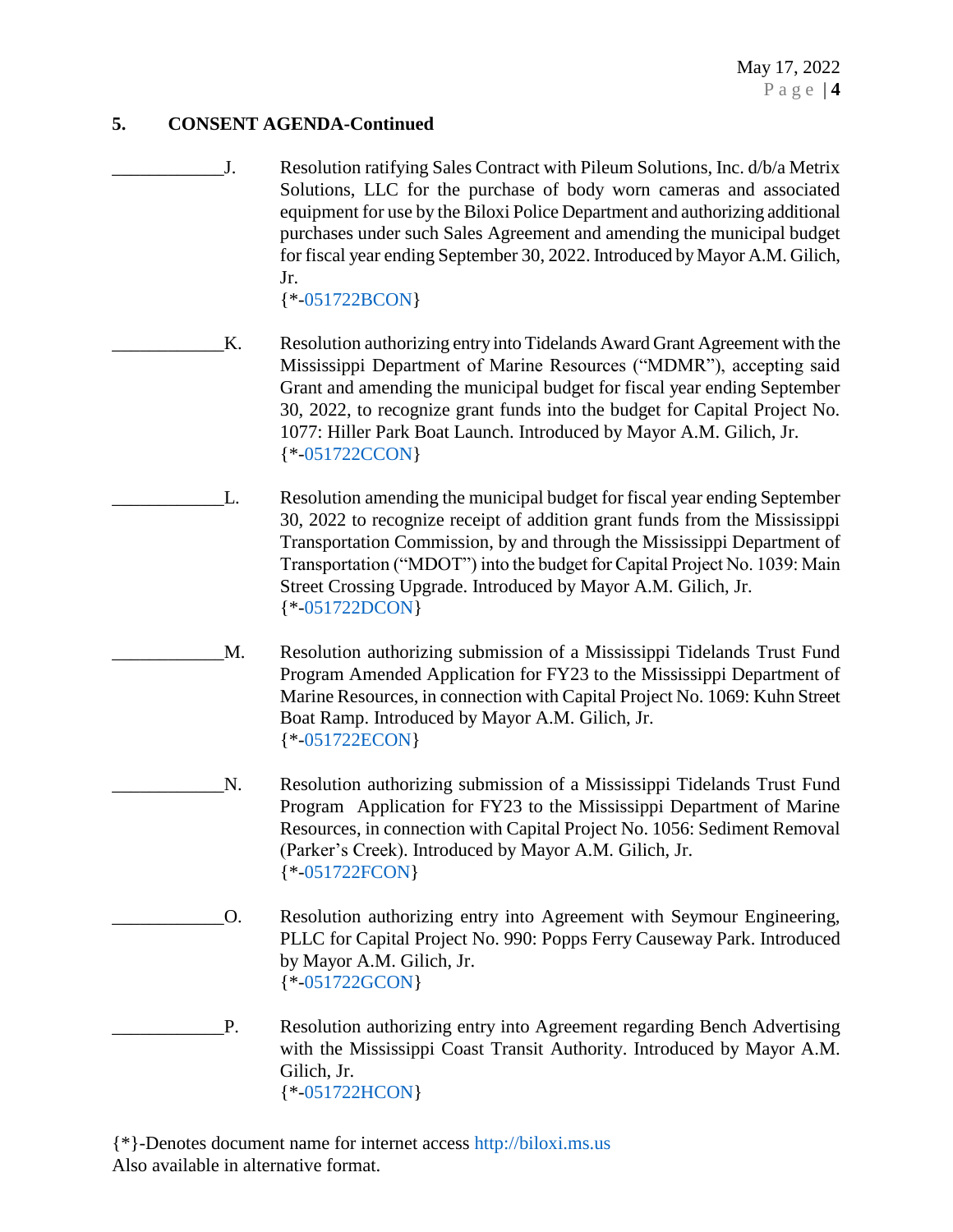- \_\_\_\_\_\_\_\_\_\_\_\_Q. Resolution authorizing reimbursement to the Mississippi Department of Transportation for funds erroneously wired into the City of Biloxi's account. Introduced by Mayor A.M. Gilich, Jr. {\*[-051722ICON}](https://www.biloxi.ms.us/agendas/citycouncil/2022/051722/051722icon.pdf)
- R. Resolution authorizing Task Order Amendment 1 with Neel-Schaffer, Inc. for the Hurricane Katrina Infrastructure Repair Program, Area STM1&2 (KG634 and KG646). Introduced by Mayor A.M. Gilich, Jr. {\*[-051722JCON}](https://www.biloxi.ms.us/agendas/citycouncil/2022/051722/051722jcon.pdf)
	- \_\_\_\_\_\_\_\_\_\_\_\_S. Resolution authorizing entry into Amended and Restated Contract for Professional Services with Friends of Firefighters for the development of an employee assistance program. Introduced by Mayor A.M. Gilich, Jr. {\*[-051722KCON}](https://www.biloxi.ms.us/agendas/citycouncil/2022/051722/051722kcon.pdf)
- $T.$  Resolution authorizing entry into Construction Engineering  $\&$  Inspection Services Contract with Neel-Schaffer, Inc. for Capital Project No. 1039: Main Street Crossing Upgrade. Introduced by Mayor A.M. Gilich, Jr. {\*[-051722LCON}](https://www.biloxi.ms.us/agendas/citycouncil/2022/051722/051722lcon.pdf)
	- \_\_\_\_\_\_\_\_\_\_\_\_U. Resolution authorizing Amendment No. 1 to Letter Agreement for Professional Services with Brown Mitchell & Alexander, Inc. for Capital Project No. 1066: Point Cadet Shoreline. Introduced by Mayor A.M. Gilich, Jr. {\*[-051722MCON}](https://www.biloxi.ms.us/agendas/citycouncil/2022/051722/051722mcon.pdf)
	- V. Resolution authorizing purchase of FususCore devices for use by the City of Biloxi Police Department and amending the municipal budget for fiscal year ending September 30, 2022. Introduced by Mayor A.M. Gilich, Jr. {\*[-051722NCON}](https://www.biloxi.ms.us/agendas/citycouncil/2022/051722/051722ncon.pdf)
- \_\_\_\_\_\_\_\_\_\_\_\_W. Resolution authorizing entry into Agreement with Motorola Solutions, Inc. for the integration of Emergency Reporting software with Motorola computer aided dispatch ("CAD") and records management system ("RMS"). Introduced by Mayor A.M. Gilich, Jr. {\*[-051722OCON}](https://www.biloxi.ms.us/agendas/citycouncil/2022/051722/051722ocon.pdf)
- X. Resolution ratifying entry into Grant Funded Sub-recipient Agreement with Envisage Research and Analytics, LLC. Introduced by Mayor A.M. Gilich, Jr. {\*[-051722PCON}](https://www.biloxi.ms.us/agendas/citycouncil/2022/051722/051722pcon.pdf)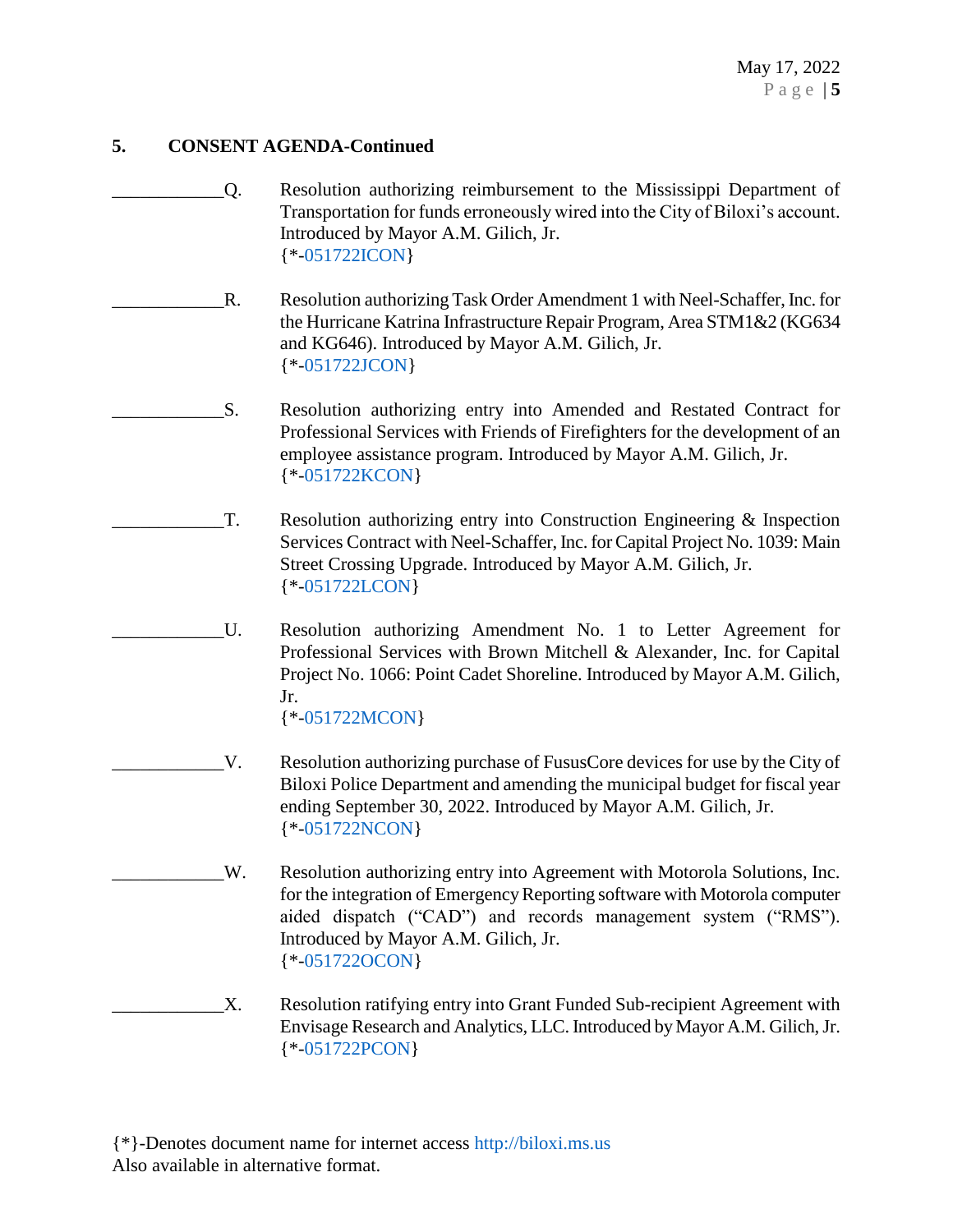- \_\_\_\_\_\_\_\_\_\_\_\_Y. Resolution amending Resolution No. 213-22 authorizing submission of a Rebuilding American Infrastructure with Sustainability and Equity ("RAISE") Transportation Discretionary Grant Program Application in connection with Capital Project. Introduced by Mayor A.M. Gilich, Jr. {\*[-051722QCON}](https://www.biloxi.ms.us/agendas/citycouncil/2022/051722/051722qcon.pdf)
- Z. Resolution authorizing purchase of Camtasia software from TechSmith Corporation for use by the City of Biloxi Police Department. Introduced by Mayor A.M. Gilich, Jr. {\*[-051722RCON}](https://www.biloxi.ms.us/agendas/citycouncil/2022/051722/051722rcon.pdf)
	- AA. Resolution authorizing the purchase of six (6) computer servers from Pileum Corporation, d/b/a Metrix Solutions, LLC, for use City-wide. Introduced by Mayor A.M. Gilich, Jr. {\*[-051722SCON}](https://www.biloxi.ms.us/agendas/citycouncil/2022/051722/051722scon.pdf)
- \_\_\_\_\_\_\_\_\_\_\_\_BB. Resolution authorizing execution of Landlord Consent to Lease Encumbrance for Riverboat Corporation of Mississippi. Introduced by Mayor A.M. Gilich, Jr. {\*[-051722TCON}](https://www.biloxi.ms.us/agendas/citycouncil/2022/051722/051722tcon.pdf)
	- \_\_\_\_\_\_\_\_\_\_\_\_CC. Resolution authorizing the City of Biloxi Police Department to make a donation of 2007 Chevrolet Tahoe to the Hattiesburg Public School District Police Department, Hattiesburg, Mississippi. Introduced by Mayor A.M. Gilich, Jr. {\*[-051722APD}](https://www.biloxi.ms.us/agendas/citycouncil/2022/051722/051722apd.pdf)
	- \_\_\_\_\_\_\_\_\_\_\_\_DD. Resolution authorizing submission of a grant application to the Patrick Leahy Bulletproof Vest Partnership for fiscal year 2022. Introduced by Mayor A.M. Gilich, Jr. {\*[-051722BPD}](https://www.biloxi.ms.us/agendas/citycouncil/2022/051722/051722bpd.pdf)
- EE. Resolution to approve and authorize the lowest and best quote received for one 2021 Chevrolet Silverado Truck for use by Training from Rogers-Dabbs Chevrolet in the total amount of \$27,193.00. Funding: Police Budget. Introduced by Mayor A.M. Gilich, Jr. {\*[-051722APUR}](https://www.biloxi.ms.us/agendas/citycouncil/2022/051722/051722apur.pdf)
- \_\_\_\_\_\_\_\_\_\_\_\_FF. Resolution to approve and authorize the lowest and best quote received to furnish and install one vehicle lift for the Garage from Coastal Automotive Equipment in the total amount of \$10,426.00. Funding: Police Budget. Introduced by Mayor A.M. Gilich, Jr. {\*[-051722BPUR}](https://www.biloxi.ms.us/agendas/citycouncil/2022/051722/051722bpur.pdf)

{\*}-Denotes document name for internet access [http://biloxi.ms.us](http://biloxi.ms.us/) Also available in alternative format.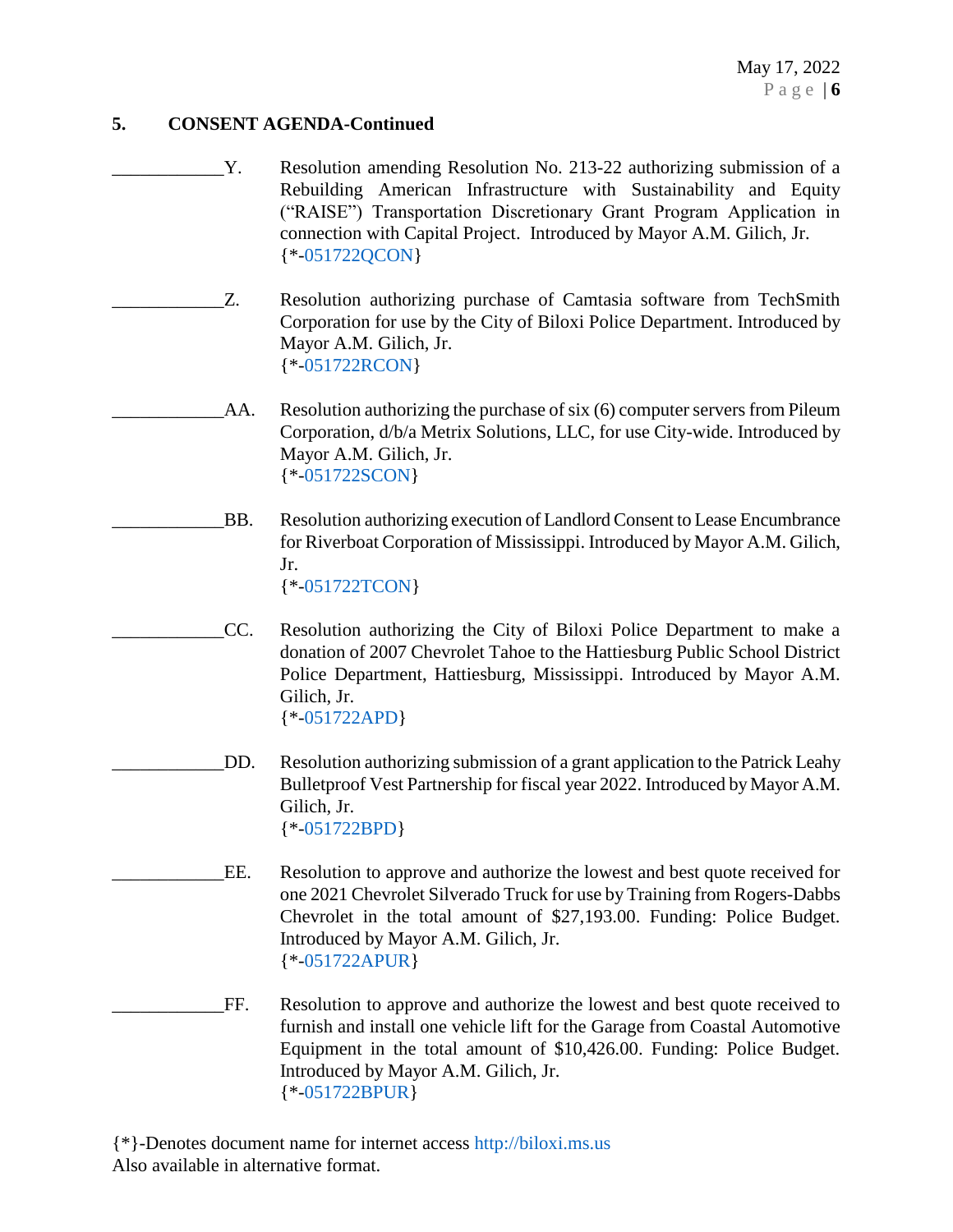\_\_\_\_\_\_\_\_\_\_\_\_GG. Resolution to approve and authorize the Emergency Repair of the North Biloxi Water Tank No. 1 by Utility Services Company in the total amount of \$10,562.00. Funding: Public Works Budget. Introduced by Mayor A.M. Gilich, Jr. {\*[-051722CPUR}](https://www.biloxi.ms.us/agendas/citycouncil/2022/051722/051722cpur.pdf)

\_\_\_\_\_\_\_\_\_\_\_\_HH. Resolution to approve Fuel Access Card Services from Fuelman through May 31, 2023, as authorized by State of Mississippi No. 8200045588 for use by all City Departments. Funding: Departmental Budgets Introduced by Mayor A.M. Gilich, Jr. {\*[-051722DPUR}](https://www.biloxi.ms.us/agendas/citycouncil/2022/051722/051722dpur.pdf)

# **6. CODE ENFORCEMENT HEARINGS**

| <b>B.</b> |
|-----------|
| C.        |
| D.        |
| E.        |
| F.        |
| G.        |
|           |

Bank of New York Mellon, 1410G-05-039.001/321 Heidenheim Avenue Reginald Collier, 1410F-05-101.000/337 Fayard Street \_\_\_\_\_\_\_\_\_\_\_\_C. Daniel Handford, 1410D-01-076.000/434 Diaz Avenue William S. Hinton-Estate. 1410F-03-031.000/0Midway Street \_\_\_\_\_\_\_\_\_\_\_\_E. James Thinh Luu, 1410G-03-098.000/223 Keller Avenue \_\_\_\_\_\_\_\_\_\_\_\_F. Thaominh Sera Luu, 1310A-03-036.000/367 Forrest Avenue \_\_\_\_\_\_\_\_\_\_\_\_G. Brenda K. Hart, 1109I-01-019.000/2265 Sabrina Drive **60 day extension on March 15, 2022** \_\_\_\_\_\_\_\_\_\_\_\_H. C. J. Shaw The Brand, 1410H-05-059.000/316 Strangi Avenue. **60 day extension on March 15, 2022**

# **\_\_\_\_\_\_\_\_\_\_\_\_7. ROUTINE AGENDA** {\*[-051722RTN}](https://www.biloxi.ms.us/agendas/citycouncil/2022/051722/051722rtn.pdf)

SECTION ONE: To authorize special assessment to code enforcement action taken to clean the following parcels:

A. CITY PARCEL NO.: 1410E-02-069.000 OWNED BY: American Public Realty, LLC ADDRESS: Post Office Box 6222 Diamondhead, MS 39525 CONTRACTOR: Robert Sidaway RESOLUTION NO.: 193-22 ASSESSMENT AMOUNT: \$715.00

{\*}-Denotes document name for internet access [http://biloxi.ms.us](http://biloxi.ms.us/) Also available in alternative format.